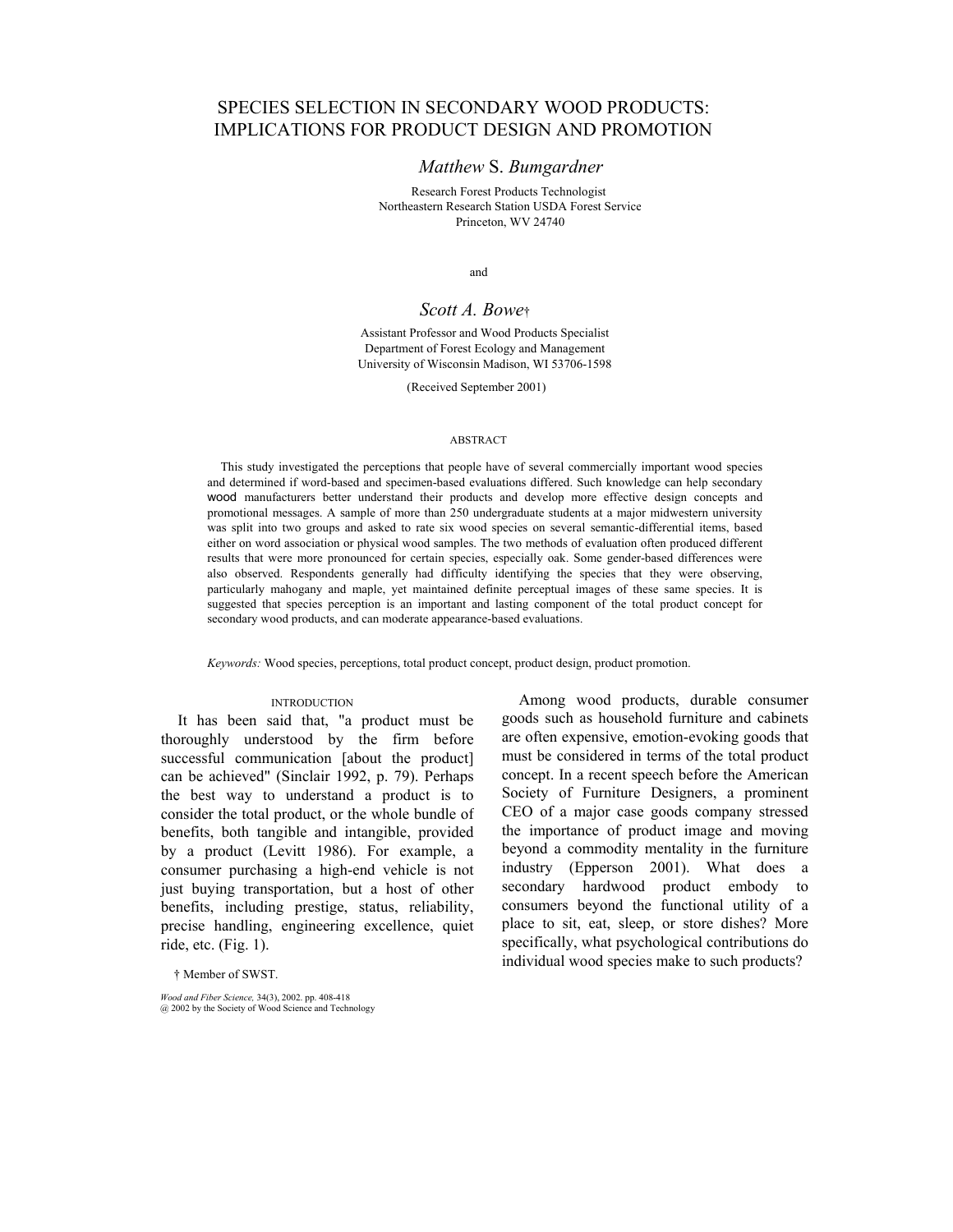

FIG. 1. Some of the many components of the total product concept (Sinclair 1992).

#### **BACKGROUND**

Furniture designers and merchandising managers have considerable interest in species selection during the product development process. Bumgardner et al. (2001) found that wood species selections, along with decisions concerning other physical attributes such as style and finish, were major product development considerations for furniture manufacturers and designers. Often, the product development committee will consider several possible species during the product development process as new product concepts unfold. While factors such as cost, workability, and availability are obvious aspects of the species decision, the selected species must also fit well with the other design elements presented in the product (Eads 1967). Often more than one species will fit cost and manufacturing criteria for a given design. In most interior applications, appearance is the most important selling feature of wood, and appearance varies widely among species as a result of color, grain characteristics, and other naturally occurring features. There are traditional associations between species and style, such as the use of oak in Mission and Arts & Crafts styles and cherry or maple in Shaker furniture (Kaiser 1997).

Gilligan (1999) claims that the selection of wood species is the most important design element to the rustic-styled cabinet. Frye (1996), however, notes a trend of decreasing correlation between style and species in household furniture products, opening the door to consideration of a broader array of species and finishes for any given style. He claims this is a function of experimentation on the part of designers and furniture manufacturers, as well as labor and raw material costs. A similar trend has been observed in cabinet designs (Ohm 2001).

Physical appearance is not the only consideration for designers and merchandisers of secondary wood products. The decisions that consumers make are often based on the extent to which products communicate a sense of selfidentity-products often contain psychological meanings that extend beyond their mere physical attributes (Blomgren 1965). Wood has been found to possess several emotional appeals that can be leveraged for marketing advantage over competing materials (Dichter 1964; Broman 1995; Pakarinen 1999). Cedar shingles, as an example, can add a sense of warmth and comfort to a home absent from other products (Dichter 1964). Similarly, Stalling and Sinclair (1989) found that solid cedar and solid pine residential siding scored highest among competing materials (plywood, hardboard, aluminum, and vinyl) in terms of beautiful appearance and high-status image, though the solid wood material was perceived to require more maintenance.

Studies comparing specific wood species are few, and yet such information could benefit product development decisions. Blomgren (1965) conducted a limited study that measured people's perceptions of several wood species commonly used in furniture. Respondents were presented with a list of 20 descriptive words and asked to indicate the five words that they most and least associated with each of nine species. Only the species names were provided; no actual samples were presented for visual observation. Many perceptual differences among the species were observed, and some were a function of the respondents' gender.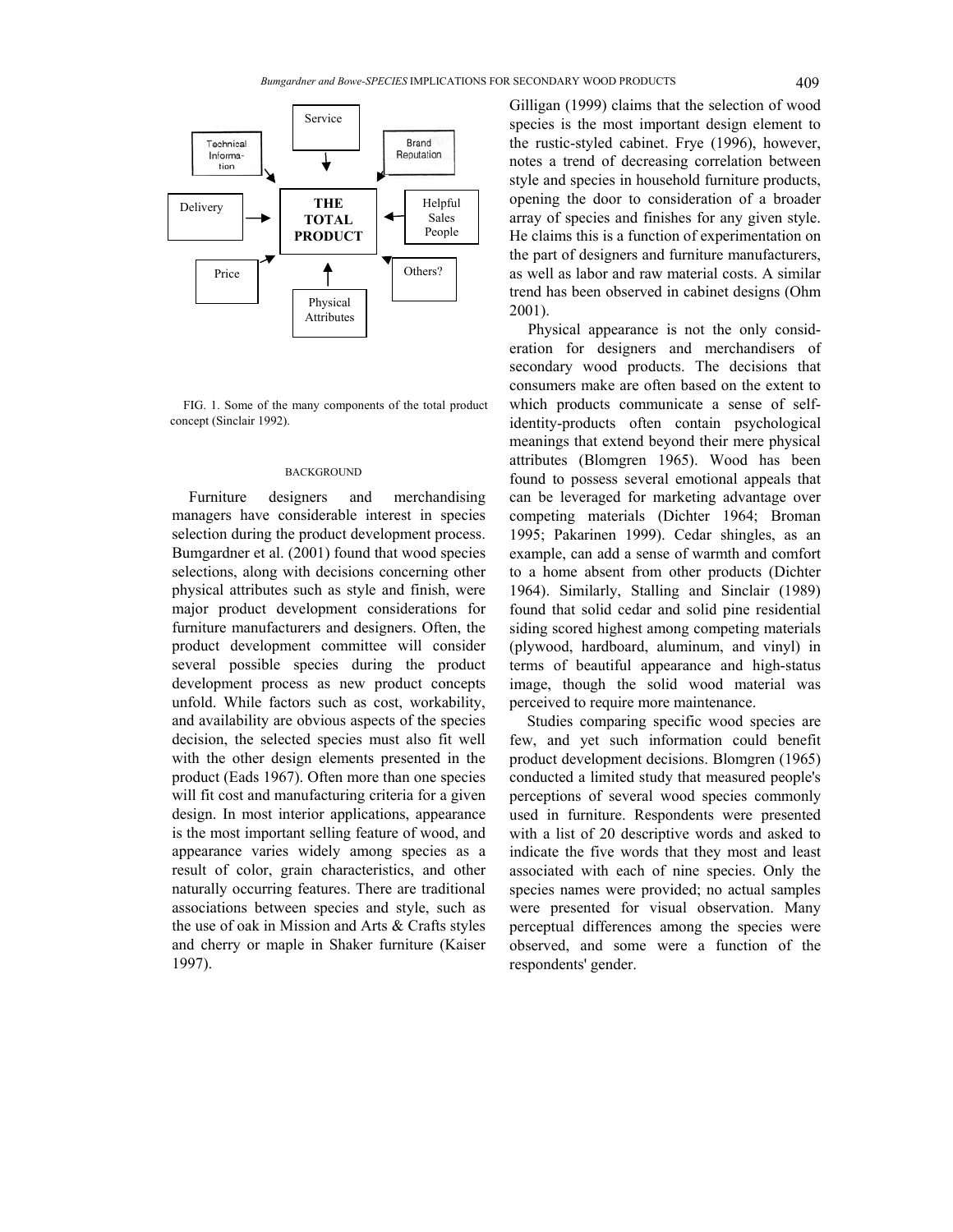Oak, for example, was perceived by both men and women as durable, strong, practical, and secure, while men perceived oak to be more oldfashioned than did women. With pine, both men and women perceived it to be warm, friendly, rough, and practical, while women perceived pine as being more old-fashioned than did men. Generally, pine was not perceived as being elegant, sophisticated, or dignified. Mahogany was perceived as being beautiful, old-fashioned, elegant, durable, and strong.

Blomgren (1965) noted that respondents considered oak as the species with the most specific image, while cherry and pecan meant many different things to different people. The author concluded that most respondents in his study, while often having definite psychological images of the species investigated, probably could not have identified the same species by appearance, raising the question of whether perception-based (i.e., word only) evaluations would be similar to appearance-based evaluations.

More recently, researchers comparing visual preferences for Pacific Northwest hardwoods (bigleaf maple or *Acer macrophyllum* and Oregon white oak or *Quercus garryana)* to visual preferences for more traditionally utilized species (northern red oak or *Quercus rubra* and eastern maple or *Acer* spp.) found that the oaks were more appealing to consumers than the maples with reference to unstained and lightly stained molding samples (Swearingen et al. 1998). With darkly stained samples, however, bigleaf maple was the most appealing, suggesting that staining wood can alter appearance-based evaluations. Similarly, Bumgardner (1995) found that staining oak resulted in a warmer and more old-fashioned appearance compared to unstained specimens cut from the same board. Swearingen et al. (1998) also found that consumers had difficulty recognizing the maples, often misidentifying them as cherry, birch, cedar, or hemlock. The respondents were better at recognizing oak, but had difficulty distinguishing between the red oak and white oak molding samples.

TABLE 1. *Sample size by class description and questionnaire type.* 

| Class description              |     | Perception-based Appearance-based<br>questionnaire questionnaire |
|--------------------------------|-----|------------------------------------------------------------------|
| Introductory forestry          | 33  | 32                                                               |
| Introductory psychology        | 63  | 41                                                               |
| Environmental literature       | 13  | 13                                                               |
| Silviculture                   | 6   |                                                                  |
| Forest recreation              | 7   | 6                                                                |
| Wood construction and building | 19  | 0                                                                |
| Forestry and communities       | 5   | 8                                                                |
| Total                          | 146 |                                                                  |

### *Objectives*

While previous research suggests that consumers hold differing perceptions of different wood species, it is unclear whether these are based on recognition of actual wood appearance. The objectives of this study were to measure perceptions of six common wood species and to determine if perceptual evaluations are similar to appearance-based evaluations. A better understanding of the psychological images associated with different wood species can enhance product design and promotion, leading to more desirable products and better product communication.

#### **METHODS**

### *Sample description*

The sample consisted of students drawn from several primarily undergraduate classes at a major midwestern university between the dates of April 25 and May 16 of 2001. A total of 253 respondents took part in the study. Data were collected during regularly scheduled class periods and generally took no longer than 15 minutes to complete. Participation was based on invitation and was not mandatory. Seven classes covering diverse disciplines and representing a wide variety of individual majors were selected for sampling. Each class was generally split into nearly equal groups by the survey proctor for receipt of either a perception-based or an appearance-based questionnaire (Table 1). Each respondent was given a candy bar for participating. In one class, the instructor offered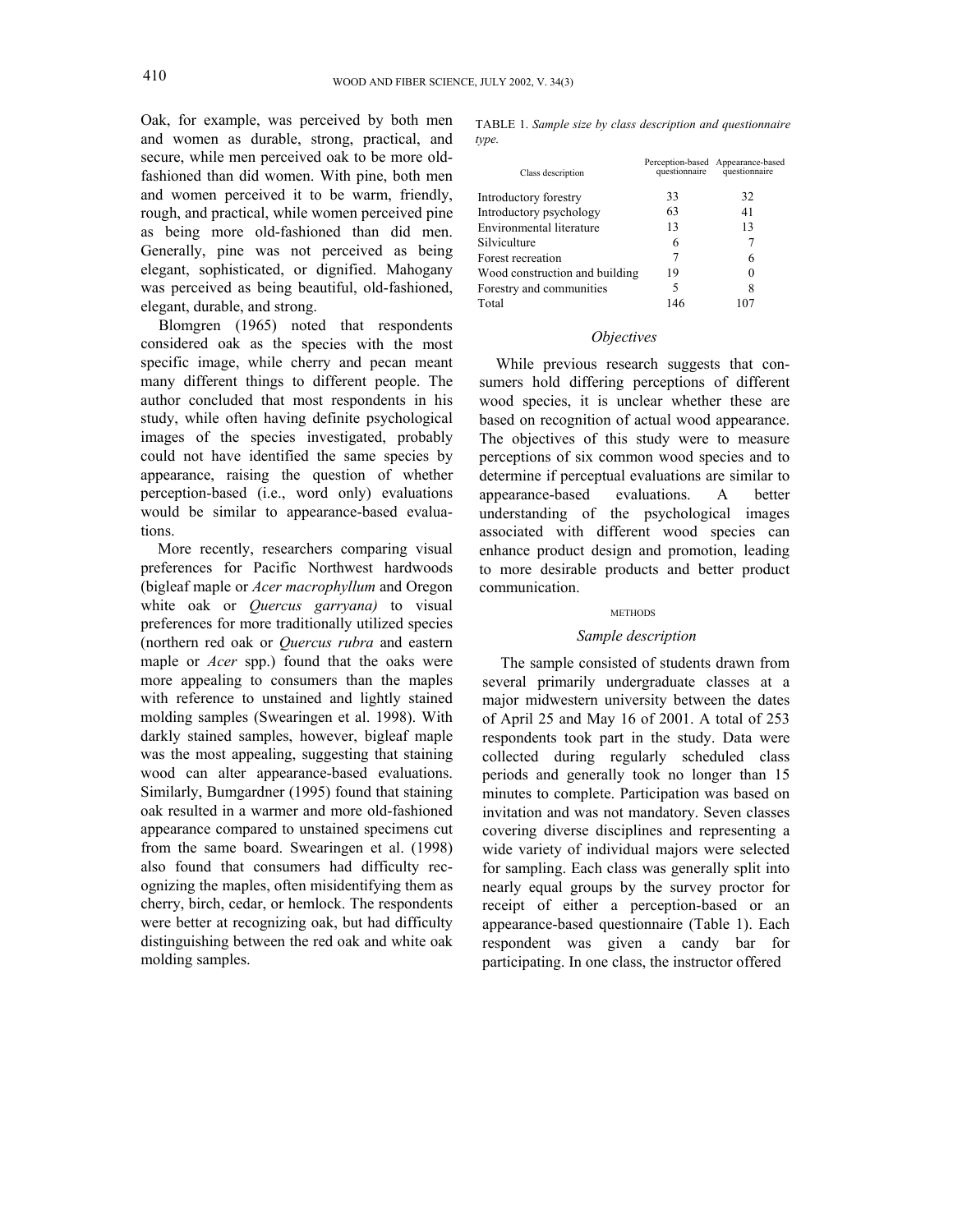five additional points on the final exam for participation.

The perception-based questionnaire asked respondents to evaluate six commonly used wood species based on the name of the species only. Students participating in the appearance based questionnaire were instructed to evaluate six sample boards. The sample board sets (Pig. 2), which were mounted on plywood, consisted of clear blocks measuring 0.5 in. (12.7 mm) by 4.0 in. (101.6 mm) by 6.0 in. (152.4 mm). The randomly chosen species order was northern red oak *(Quercus rubra),* mahogany *(Swietenia* sp.), cherry heartwood *(Prunus serotina),* walnut heartwood *(Juglans nigra),* hard maple *(Acer saccharum),* and eastern white pine *(Pinus strobus).* <sup>1</sup> Two identical sample board sets were clearly displayed on tables within the classroom. Students were able to gather around the sample board sets while completing the questionnaire. Each board was identified with a letter using "A" through "F". The boards were evaluated one at a time to reduce the possibility of making direct comparisons between the boards. Evaluations were based on seven semantic-differential items. Basic demographic questions and questions relating to wood identification were also asked on both questionnaires. On the perception-based questionnaire, respondents were asked to evaluate the species under the scenario that they had just seen a magazine advertisement for bedroom furniture made from the species in question. On the appearance-based questionnaire, the scenario for evaluation was being in a furniture store showroom and seeing bedroom furniture made from the wood specimens.

The sample was 52% male and 45% female, with  $3\%$  opting to omit gender information. Ninety-one percent of the respondents were 25 years of age or younger, with 54% being under the age of 21. The sample was diverse in terms

of class standing, consisting of 33% freshmen,20% sophomores, 13% juniors, and 28% seniors. Graduate students constituted 3%, and 3% did not indicate their class standing. Sixteen percent of the sample indicated having some work experience related to wood products, usually involving woodworking and carpentry/construction or retail work (e.g., lumberyards, nurseries, furniture stores).

## *Development and selection of semanticdifferential items*

The semantic-differential scale, or a multiplepoint scale anchored with words that are antonyms, was used as the primary method of discerning perception-based and appearance based differences between species. A procedure outlined by Malhotra (1981) was used to develop suitable semantic-differential scale items. Initially, a universe of potential items was generated through brainstorming and a review of previous research. Previous studies (Dichter 1964; Blomgren 1965; the Hardwood Manufacturers Association 1995; Ozanne and Smith 1996) were used to assemble descriptive words and concepts generally associated with perception of wood. Then, antonyms to selected words were generated with a thesaurus to create a semantic-differential item measured on a 7-point scale. Some pre-existing word pairs were already evident in the literature, e.g., Blomgren (1965) used both "warm" and "cold" in his list of descriptive words. The initial pool contained 24 semantic-differential items.

Malhotra (1981) suggests that an important theoretical consideration is the factorial composition of the items. Previous research has shown that five factors summarize many of the attributes commonly used to depict wood household furniture. These include environmental considerations, quality, visual elements, style, and price (Ozanne and Smith 1996).

A group of judges was asked to complete a pretest designed to determine the best semanticdifferential items from the initial pool for each factor listed above. The pretest group (n= 8)

<sup>&</sup>lt;sup>1</sup>On the perception-based questionnaire, evaluations were based on the species names of "oak," "mahogany," "cherry," "walnut," "maple," and "pine."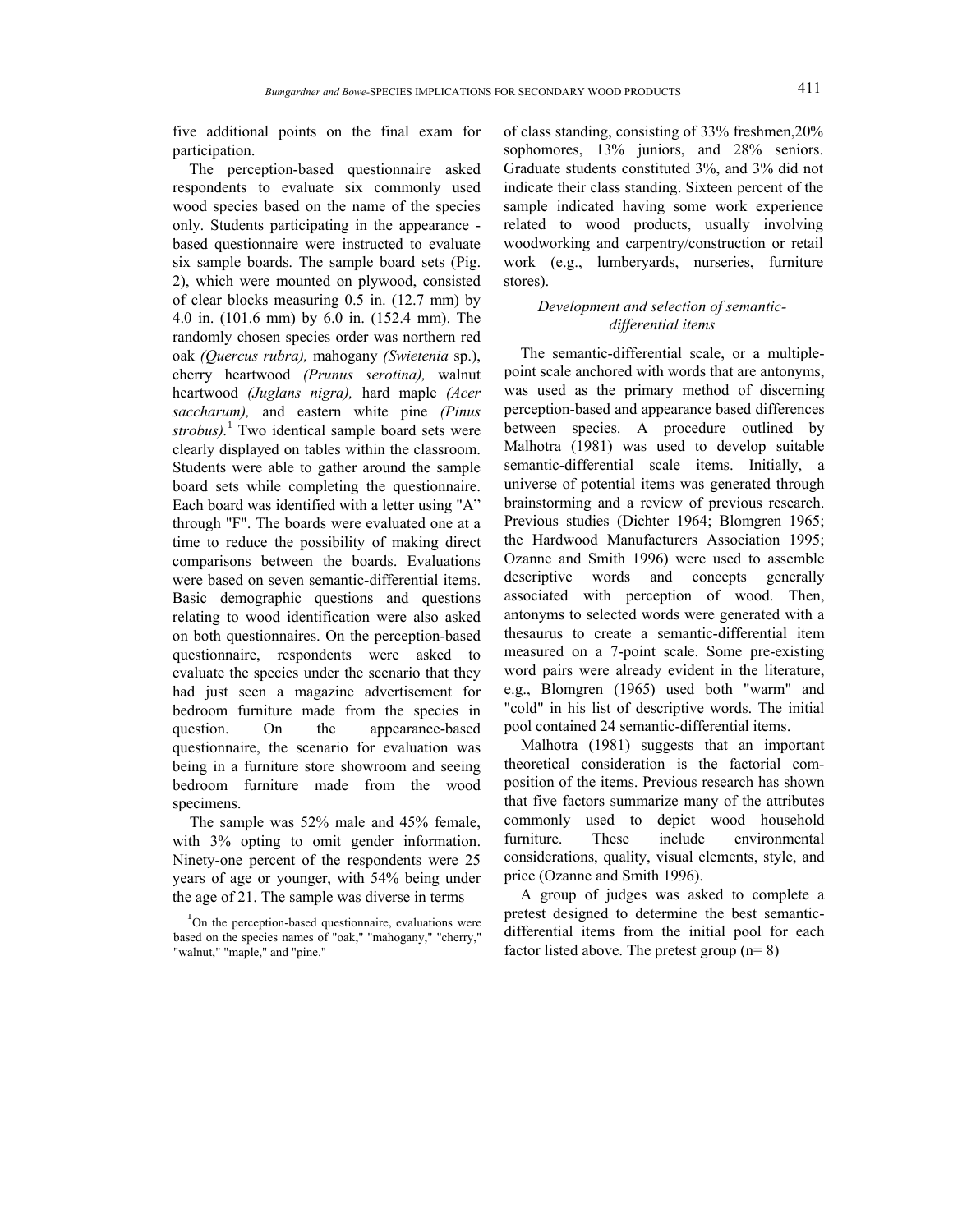

FIG. 2. The sample board sets used for the appearance-based evaluations; each specimen measured 0.5 in. 02.7 mm) by 4.0 in. 001.6 mm) by 6.0 in. (152.4 mm).

included professionals familiar with secondary wood products and/or market research, as well as two recent college graduates. The judges placed each item under the factor with which they felt it was most associated-that is, the factor that would be most affected by differences between wood species. The judges then ranked the three most applicable (i.e., clearest and most useful in describing) items under each factor. Many items were placed under the same factor by all judges.

For each item under each factor, a score was assigned based on the number of times the item was placed under the factor and the number of times it was ranked, with point values increasing for higher ranks. The highest scoring item under

TABLE 2. *Theoretical factors describing household furniture and the semantic differential items selected to represent the factors.* 2 In some cases, the second-highest scoring item was used

| Factor                       | Item                      |  |  |
|------------------------------|---------------------------|--|--|
| Ouality                      | Fragile vs. Durable       |  |  |
| Price                        | Expensive vs. Inexpensive |  |  |
| Style                        | Casual vs. Formal         |  |  |
|                              | Old-fashioned vs. Modern  |  |  |
|                              | Stately vs. Modest        |  |  |
|                              | Cold VS. Warm             |  |  |
| Visual elements              |                           |  |  |
| Environmental considerations | Sustainable VS. Depleting |  |  |

each factor was then selected.  $2$  Since the Style factor was the most frequently used (i.e., the most items were placed under Style), two additional items were included, <sup>3</sup> resulting in a total of seven items (Table 2). The goal of this exercise was not to develop a comprehensive list of items to strictly represent each factor, but to find relevant items that covered a broad range of the semantic space. Correlation analysis with the final data set indicated that this purpose was generally achieved. Only three Pearson product moment coefficients between items exceeded + 0.30 on each questionnaire type, the highest being  $r = -$ 0.67 between casual vs. formal and expensive vs. inexpensive on the perception-based questionnaire.

instead due to concerns with possible confusion over item meaning. Specifically, renewable vs. non-renewable was originally the highest scoring item under environmental considerations, but there was some confusion on a second pretest that this referred to the capability to refinish the wood. Similarly, clear vs. knotty was replaced by the second item, cold vs. warm, under visual elements.

3 Old-fashioned vs. modem was the second-highest scoring item under Style. Stately vs. modest also scored highly under the Style factor and, although not the third highest scoring, was included at the discretion of the researchers.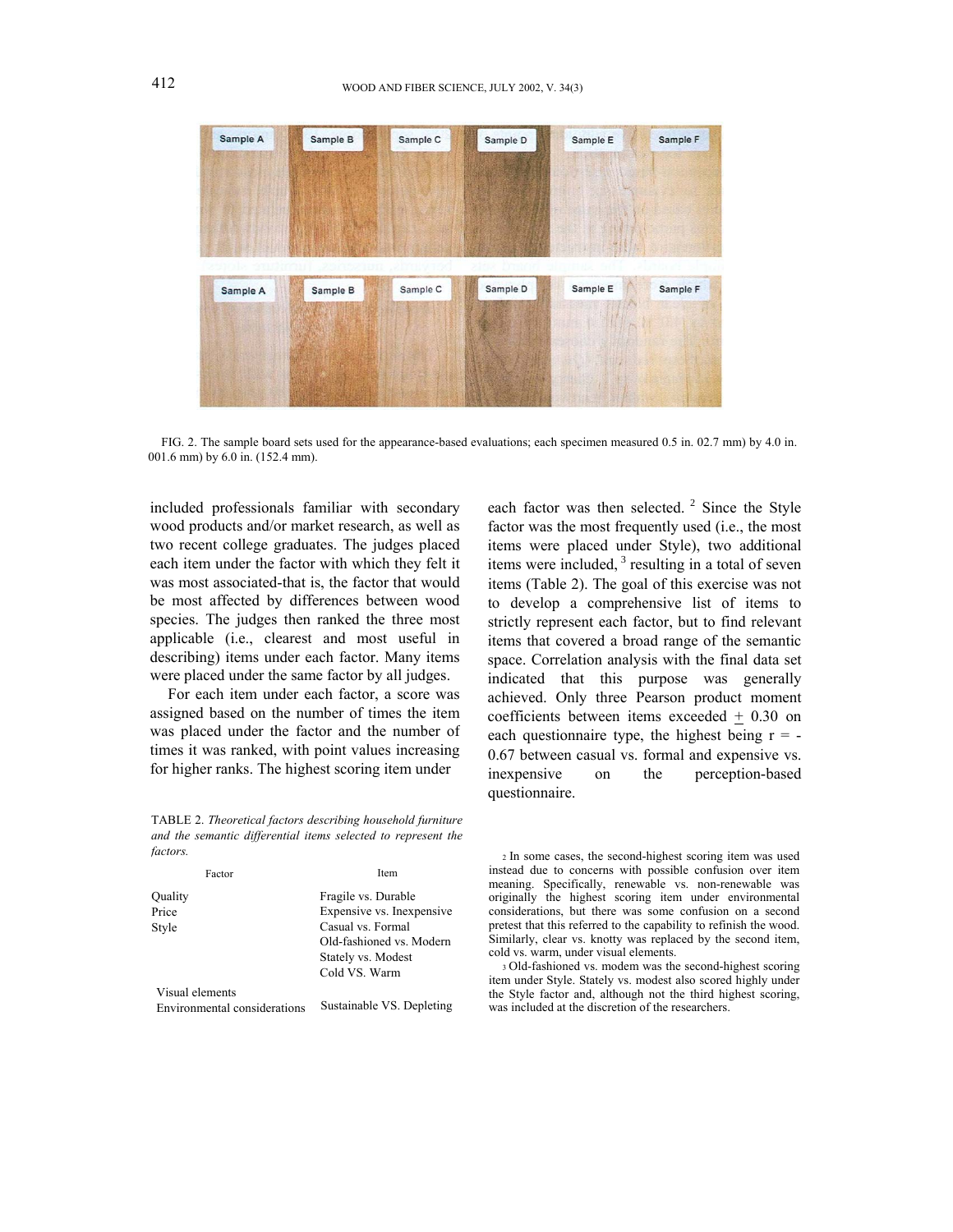|                                         | Oak                            | Mahogany | Cherry  | Walnut                         | Maple  | Pine         |  |
|-----------------------------------------|--------------------------------|----------|---------|--------------------------------|--------|--------------|--|
|                                         | $\frac{0}{0}$                  |          |         |                                |        |              |  |
|                                         | Perception-based questionnaire |          |         |                                |        |              |  |
| Claimed ability to                      |                                |          |         |                                |        |              |  |
| identify                                | 75                             | 56       | 52      | 24                             | 32     | 61           |  |
|                                         |                                |          |         | Appearance-based questionnaire |        |              |  |
| Correctly                               |                                |          |         |                                |        |              |  |
| identified                              | 26                             | 3        | 11      | 18                             | 9      | 42           |  |
| Most prominent                          | $\mathcal{I}$                  | 15       | 11      | 8                              | 6      | 3            |  |
| incorrect answer<br>All other incorrect | (maple)                        | (cherry) | (cedar) | (mahogany)                     | (pine) | (birch, oak) |  |
| answers                                 | 9                              | 27       | 24      | 18                             | 14     |              |  |
| No attempt to                           |                                |          |         |                                |        |              |  |
| identify                                | 58                             | 55       | 54      | 56                             | 71     | 50           |  |

TABLE 3. *Proportion of respondents claiming ability to identify wood species on the perception-based questionnaire, and proportion correctly identifying wood samples on the appearance-based questionnaire.* 

#### RESULTS

## *Claimed versus demonstrated wood identification ability*

There was a large divergence in the proportion of respondents on the perception-based questionnaire claiming an ability to identify the study species versus the proportion of appearance-based questionnaire respondents correctly identifying the study species (Table 3). This suggests that the evaluations on the appearance-based questionnaire were generally not contaminated by identification of the individual species being viewed, but were based primarily on the appearance of the specimens. The divergence between claimed and actual wood identification could be the result of honestly held but overstated beliefs of ability, or pressure to claim wood identification skills, particularly by students in the forestry-related classes. However, when the students from the introductory psychology class were compared to the students in the remaining classes on the proportion claiming identification ability, the two groups were within 5 percentage points for each species, with the exception of pine. For pine, 46% of the introductory psychology students and 73% of the remaining students claimed that they knew pine by appearance. Since the psychology students had little incentive to

claim, in an anonymous survey, the ability to identify wood species, the results suggest little evidence of willfully inflated wood identification ability.

Respondents seemed to have a particularly difficult time with identification of mahogany, maple, and cherry on the appearance-based questionnaire. Seventy-one percent of respondents attempted no answer for maple; these figures were in the 50-58% range for all other species. By observing the incorrect attempts at identification, it seems respondents at least had some idea of "dark" woods and "light" woods. Most of the incorrect answers for mahogany, cherry, and walnut involved similar-looking, darker-colored wood species, while oak, maple, and pine were misidentified most often as lighter-colored wood species.

### *Perception-based and appearance-based evaluations*

The results of the perception-based and appearance-based evaluations for each species are shown in Figs. 3-9. A two-tailed *t* test was used to determine if each mean was statistically different from the scale midpoint of 4.0. The alpha level was set at 0.05 to reduce the occurrence of Type I errors among the multiple tests. Additionally, statistically significant differences (based on twotailed *t* tests,  $\alpha$  = 0.05) between the perception-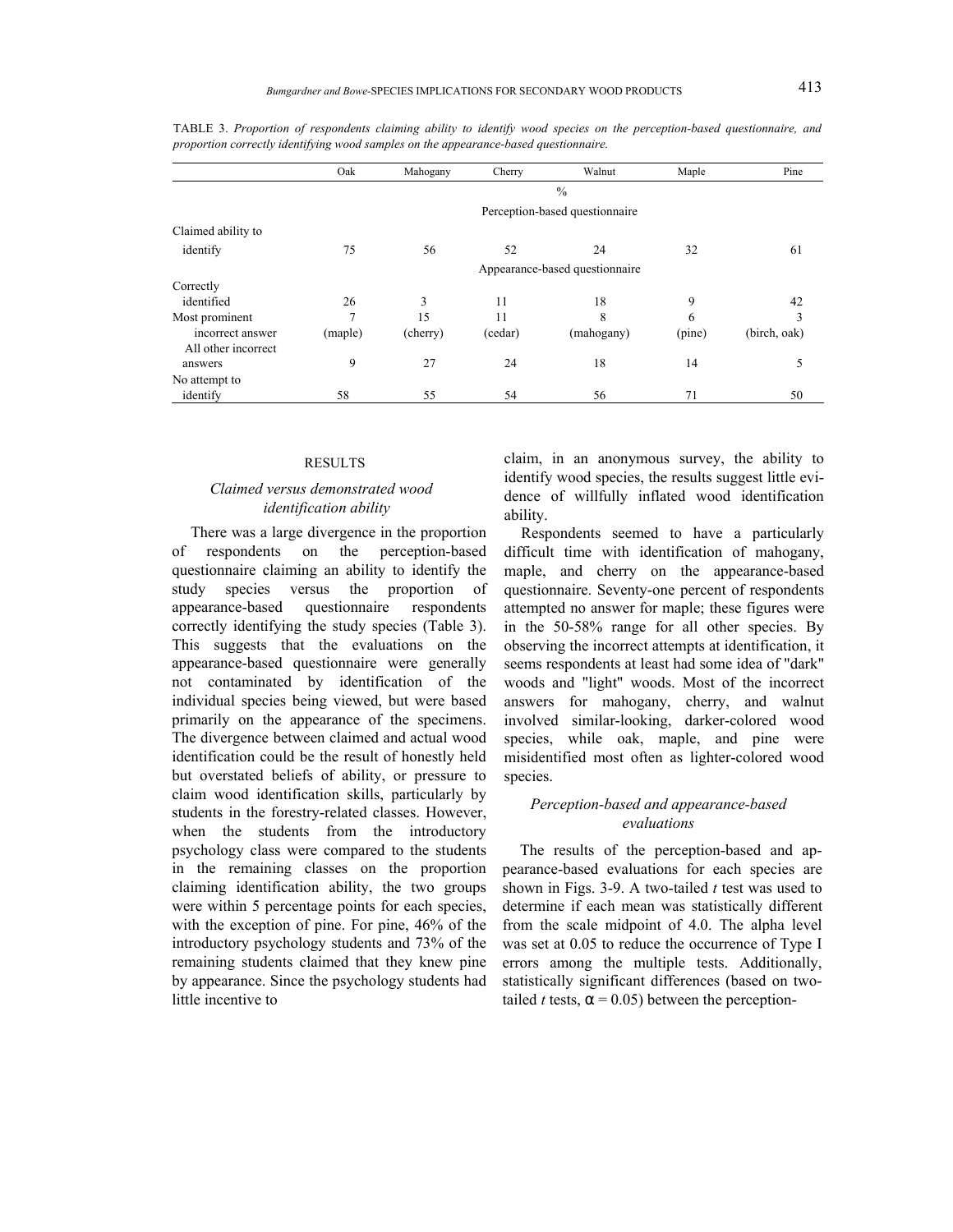

*FIG. 3. Average scores by species for fragile vs. durable. Arrows denote means not significantly different than the scale midpoint of 4.0; stars denote species means differing statistically between perception and appearance.*

based and appearance-based item means for each species were noted.

*Fragile vs. durable. -Respondents* to both the perception-based and appearance-based questionnaires seemed to agree that, with the exception of pine, the species studied were in the middle to upper-half of the fragile vs. durable scale (Fig. 3), suggesting an attitude that wood is generally a durable material. Respondents further agreed that pine was a fragile species. The darker woods, especially walnut, were viewed as more durable based on appearance, but oak was perceived as the most durable. Oak also was viewed as the most durable among the lightercolored species. There were three statistically significant differences by species between the perception-based and appearance-based item means. The most substantial contradiction between perception and appearance (defined henceforth as a difference 2:1.0 in means) occurred for oak, which was perceived to be more durable than it appeared.

*Expensive vs. inexpensive.* -On the expensive vs. inexpensive scale, there was again agreement between perception and appearance that pine was inexpensive (Fig. 4). Mahogany, cherry, oak, and walnut were perceived as expensive, while walnut and mahogany were viewed as expensive. Generally, darker-colored woods were viewed as expensive and lighter-colored woods were viewed



*FIG. 4. Average scores by species for expensive vs. inexpensive. Arrows denote means not significantly different than the scale midpoint of 4.0; stars denote species means differing statistically between perception and appearance.* 

as inexpensive. It is interesting that respondents did not perceive of or view maple (currently popular in furniture and cabinets applications and quite expensive in the clearer, upper grades) as expensive. It is also interesting that cherry was not viewed as expensive but was perceived as expensive. There were four statistically significant differences by species between the perceptionbased and appearance-based item means. The most substantial contradictions between perception and appearance occurred for oak, which was perceived as expensive but viewed as inexpensive, and mahogany, which was perceived to be more expensive than it appeared.

*Casual vs. formal.-Based* on the casual vs. formal evaluations, pine was the species for which there was the most agreement between perception and appearance (Fig. 5). In both cases, pine was rated as somewhat casual. In general, the lightercolored woods were reported to appear as more casual than the darker-colored woods. Mahogany and cherry were perceived as the most formal species. There were five statistically significant differences by species between the perceptionbased and appearance-based item means. The most substantial contradictions between perception and appearance occurred for oak, mahogany, and maple. In particular, oak was perceived as formal but viewed as casual.

*Old-fashioned vs. mode.* -On the old fashioned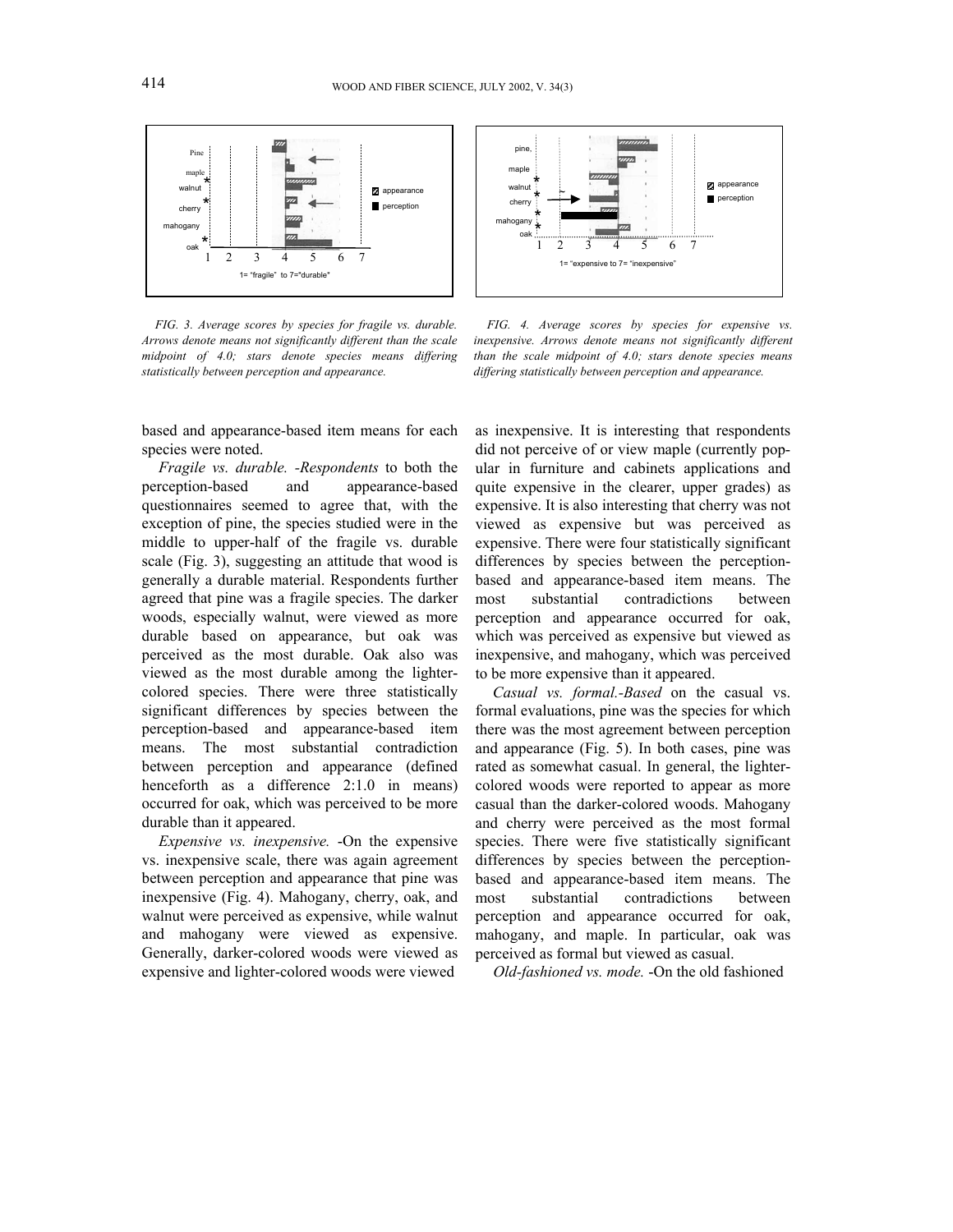

FIG. 5. Average scores by species for casual vs. formal. Arrows denote means not significantly different than the scale midpoint of 4.0; stars denote species means differing statistically between perception and appearance.



FIG. 6. Average scores by species for old-fashioned vs. modern. Arrows denote means *not* significantly different than the scale midpoint of 4.0; stars denote species means differing statistically between perception and appearance.

vs. modem scale, respondents perceived all study species as being old-fashioned, with the exception of pine that fell in the middle of the scale (Fig. 6). Lighter-colored woods were viewed as more modem. Walnut, the darkest of the study samples, was viewed as the most old-fashioned, but mahogany, another dark species, was not viewed as oldfashioned. There were five statistically significant differences by species between the perceptionbased and appearance-based item means. Both oak and maple were perceived as old-fashioned but viewed as modem; the difference was substantial for oak.

*Stately VS. modest.*-For the stately vs. modest item, only pine was perceived as modest (Fig. 7). All other species were perceived as stately, except for maple, which was not significantly different from the midpoint. The appearance-based evaluations closely followed wood color; the darker-woods were rated as more stately and the lighter woods were rated as more modest. Mahogany was perceived as the most stately, while walnut was viewed as the most stately. There were four statistically significant differences by species between the perception-based and appearancebased item means. Once again, there was a substantial contradiction regarding oak, with this species being perceived as stately but viewed as modest. Mahogany was perceived as substantially more stately than it appeared.

*Cold vs. warm.-Most* species were perceived as warm on the cold vs. warm scale, with pine and walnut being exceptions nearer the scale midpoint (Fig. 8). However, based on appearance, only mahogany was rated as warm. It is interesting that mahogany was viewed as warm while walnut was viewed as cold, despite their similarity in color. There were four statistically significant differences by species between the perception-based and appearancebased item means. The most substantial differences between perception and appearance occurred for oak, cherry, and maple. Oak and maple were perceived as warm but viewed as cold. Cherry was perceived to be somewhat more warm than it appeared. Among all the semantic-



FIG. 7. Average scores by species for stately vs. modest. Arrows denote means not significantly different than the scale midpoint of 4.0; stars denote species means differing statistically between perception and appearance.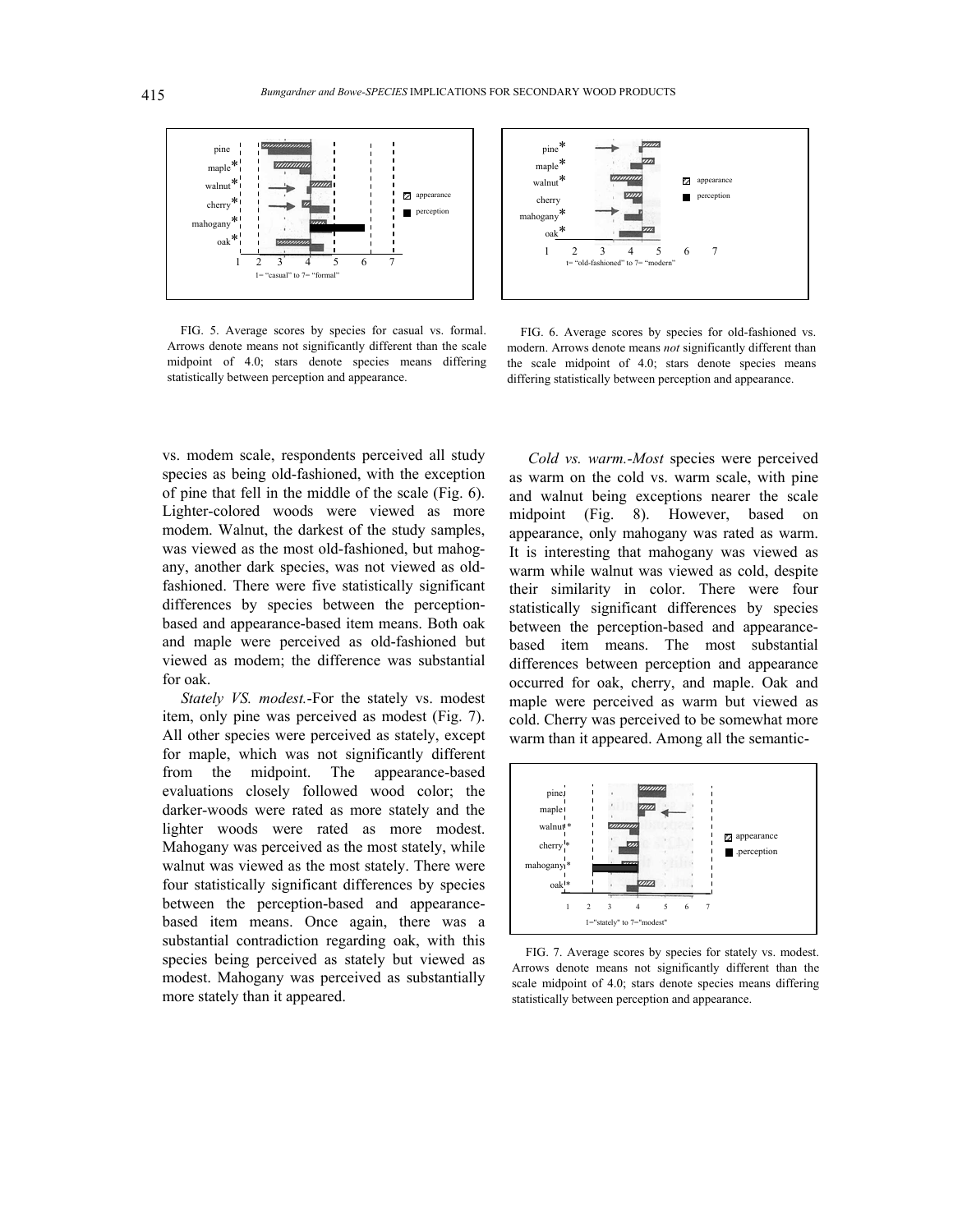

FIG. 8. Average scores by species for cold vs. warm. Arrows denote means not significantly different than the scale midpoint of 4.0; stars denote species means differing statistically between perception and appearance.

differential items, the greatest number of means not differing from the scale midpoint occurred for cold vs. warm.

*Sustainable vs. depleting.-Respondents* to both questionnaires generally agreed that the study species were on the sustainable side of the sustainable vs. depleting scale (Fig. 9). The lone exception was mahogany, which was not significantly different than the scale midpoint based on perception. There was very little variation between the species averages based on appearance, suggesting, understandably, the difficulty of such an evaluation based on wood appearance. However, there also was relatively little variation among the species means based on perception. There were two statistically significant differences by species between the perception-based and appearance-based item means.

## *The moderating role of perception in appearance-based evaluations*

The fact that a substantial portion of appearancebased respondents correctly identified pine and oak (42% and 26%, respectively) raises the possibility that these evaluations were based, in part, on the perceptions associated with these species and not appearance alone. Two-tailed *t* tests confirmed this possibility (Table 4). At  $ex = 0.05$ , respondents who correctly identified pine found it to be more fragile, inexpensive, casual, old-fashioned, modest, and sustainable than did those not correctly identifying pine. In fact, only cold vs. warm was not significantly different between the two groups. Respondents correctly identifying oak found it to be more formal than did those who failed to identify it correctly, which is more consistent with the perception-based evaluation.



FIG. 9. Average scores by species for sustainable vs. depleting. Arrows denote means not significantly different than the scale midpoint of 4.0; stars denote species means differing statistically between perception and appearance.

### *Differences by gender*

Gender differences were not widespread, but some were observed based on two-tailed *t* tests ( $ex = 0.05$ ). Men tended to perceive of oak as more formal and more expensive than did women, while women perceived pine as more formal than did men. Men perceived walnut to be more expensive than did women. Some gender differences based on wood appearance also were observed. Women viewed oak as more casual and more modern than

| TABLE 4. Comparisons of item means and results of two          |  |
|----------------------------------------------------------------|--|
| tailed t tests for those correctly and incorrectly identifying |  |
| pine and oak on the appearance-based questionnaire.            |  |

| Item                         | Correctly<br>identified<br>Pine | Incorrectly<br>identified | <i>p</i> value |  |  |
|------------------------------|---------------------------------|---------------------------|----------------|--|--|
| Fragile vs. durable          | 2.8                             | 41                        | < 0.0          |  |  |
| Expensive vs.<br>inexpensive | 5.7                             | 46                        | < 0.0          |  |  |
| Casual vs. formal            | 1.7                             | 2.4                       | 0.0            |  |  |
| Old-fashioned vs.<br>modern  | 4.2                             | 4.9                       | 0.0            |  |  |
| Stately vs. modest           | 5.5                             | 4.6                       | 0.0            |  |  |
| Cold vs. warm                | 4.1                             | 4.5                       | 0.2            |  |  |
| Sustainable vs. depleting    | 2.8                             | 3.6                       | 0.0            |  |  |
| Oak                          |                                 |                           |                |  |  |
| Fragile vs. durable          | 48                              | 4.3                       | 0.0            |  |  |
| Expensive vs.<br>inexpensive | 4.2                             | 4.5                       | 0.4            |  |  |
| Casual vs. formal            | 3.3                             | 2.6                       | 0.0            |  |  |
| Old-fashioned vs.<br>modern  | 4.4                             | 4.4                       | 0.7            |  |  |
| Stately vs. modest           | 4.3                             | 4.8                       | 0.1            |  |  |
| Cold vs. warm                | 3.3                             | 3.6                       | 0.2            |  |  |
| Sustainable vs. depleting    | 3.5                             | 3.2                       | 0.1            |  |  |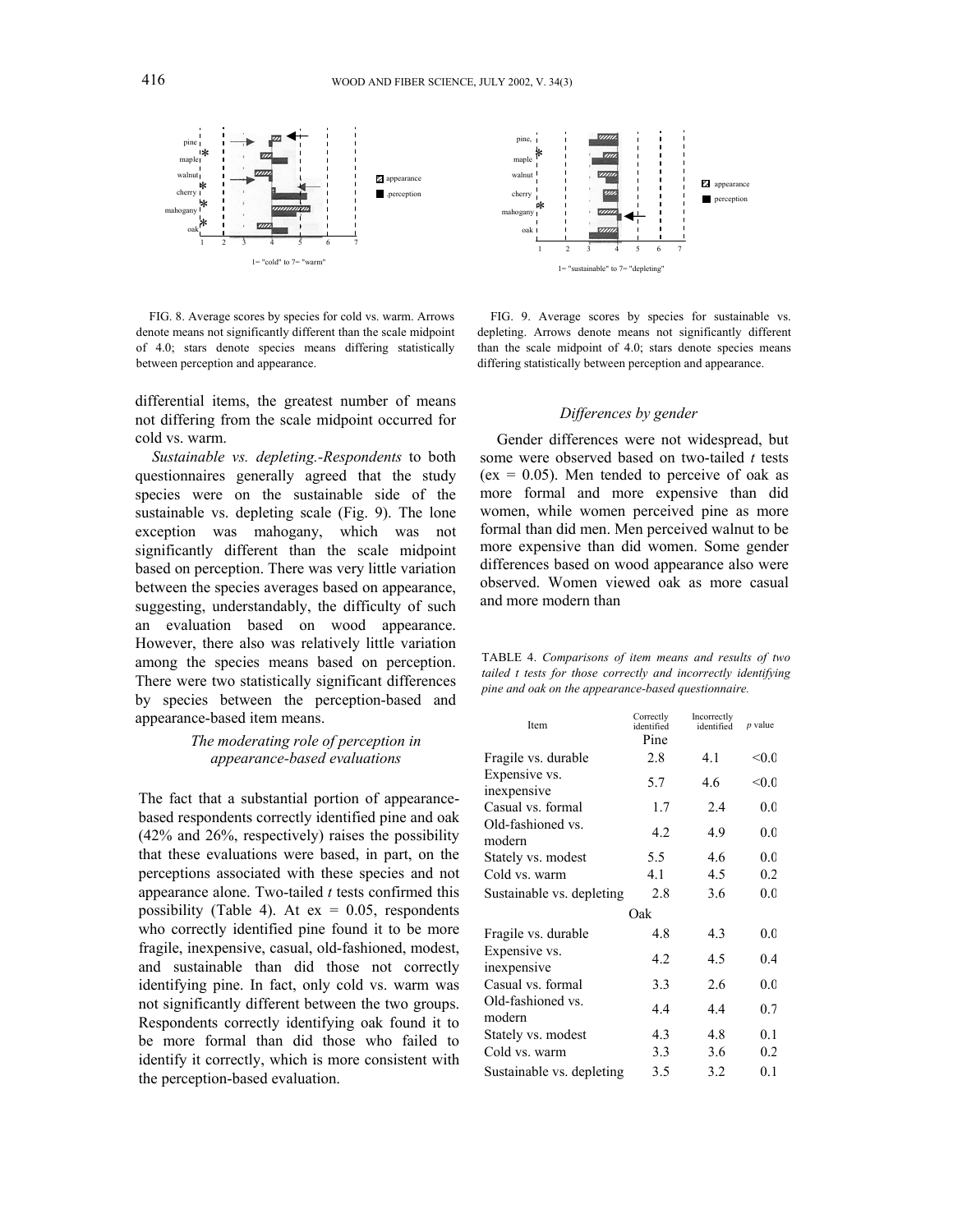did men. Men viewed pine to be more fragile than did women. Lastly, women viewed cherry as more casual than did men.

### DISCUSSION

The basic conclusion to be drawn from this study is that major wood species used in secondary products are not equal in terms of the psychological meanings they can contribute to products. With the appearance-based evaluations, there was a tendency to rate woods similarly based on the general color of the wood. Darker woods (i.e., mahogany, cherry, and walnut) tended to be rated as expensive, formal, old-fashioned, and stately, while lighter woods were generally viewed as inexpensive, casual, modern, and modest. This is consistent with previous research, which found that staining altered appearance-based evaluations. While the impact of grain was more difficult to assess since most studied species were closedgrain, the open-grain of oak may have contributed to its durable appearance when compared to the other lighter-colored species. For some scales, such as sustainable vs. depleting, there was general agreement across species. Interestingly, with the exception of mahogany, respondents perceived all of the study species as sustainable. In some cases, gender differences were found. Differences between the male and female perspective generally involved casualness and expensiveness and were most apparent for oak and pine.

The results suggested that respondents overestimated their ability to identify the wood species used in the study. This indicates that perceptions of individual wood species were not often based on knowledge of appearance but something else, perhaps a general familiarity gleaned from cultural references (Blomgren 1965). The exception might be pine, which was correctly identified the most often and was the species for which the perception-based and appearance-based evaluations were most similar. Respondents seemed to have a particularly difficult time with

identification of mahogany and maple, the latter being an interesting finding given its current popularity in the marketplace but similar to findings by Swearingen et al. (1998) that maple was not readily recognized. By observing the incorrect attempts at identification, it seems respondents at least had some idea of the common species comprising darker- and lighter-colored woods.

It is often said that perception is reality, and an important marketing consideration is the perception that customers have of a given species without necessarily knowing what it actually looks like. Often, promotional messages via magazine, television, or newspaper advertisements reach consumers before actual store or showroom observation of products, and by understanding perceptions, more effective and relevant promotional messages can be developed. For instance, the study species were considered durable with the notable exception of pine. Thus, promotion of pine in secondary products might do well to stress durability. Another implication is that perceptions might change once the actual product is viewed in the store or showroom, so an understanding of such inconsistencies can help reduce consumer anxiety or confusion. Oak is an example of a species whose reputation might outweigh its appearance. Perceptually, oak was considered formal, warm, expensive, and stately. Based on appearance, oak was rated as casual, cold, inexpensive, and modest.

A final consideration is the design implications for secondary wood products and the psychological contributions different species can make to the overall product concept. While cost, availability, and workability are prominent considerations in species decisions by manufacturers, the emotional appeal of wood should be considered as well. For example, a perception associated with all of the study species was that of being old-fashioned (i.e., wood is an old-fashioned material). How ever, lighter-colored woods were viewed as modem, suggesting the